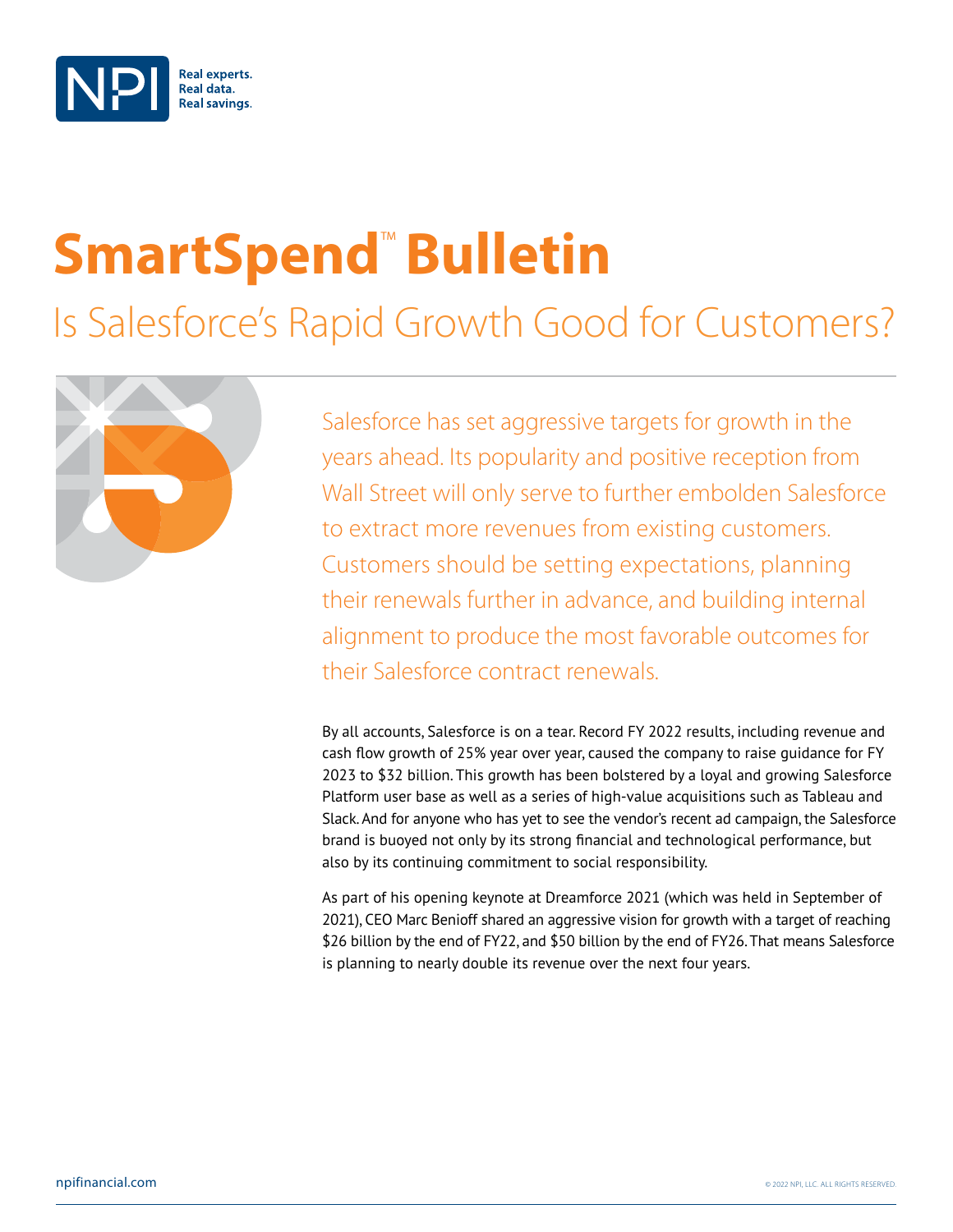## Customers should expect that both the integrated product stack and **more aggressive sales tactics will have a significant impact**

on their relationship with Salesforce.

#### **Salesforce's Vision Will Be Realized on the Backs of its Most Loyal Customers**

NPI has analyzed how Salesforce will be able to achieve the goals it has set for itself in the years ahead. It will be focused on two key areas that will have an impact on enterprise customers:

1. The Integrated Product Stack. Over the last few years, Salesforce has been doing more to move towards a complete solution rather than focusing on individual product positioning. Customer 360, vertical market offerings such as Health Cloud and Financial Services Cloud, and moving to pricing models that are based on data store sizes or percentages of net spend, are all indicators of what's to come for Salesforce customers.

Product integration will mean Salesforce customers will be encouraged and driven to buy products such as Sales Cloud, Service Cloud, Marketing Cloud, Commerce Cloud, Tableau, and Slack in a bundled solution that has been tailored to the customer's industry and/or size. This will ultimately force customers to invest more in Salesforce products and make it more difficult for customers to mix and match their stack with products from different vendors.

2. More Aggressive Selling. NPI clients are all too familiar with Salesforce's aggressive, and sometimes heavy-handed, approach to sales. Salesforce customers dread contract renewals, and are tired of price escalations without clear justifications or being forced to buy "shelfware" to get more competitive pricing. As financial performance pressure increases, be prepared for Salesforce to use more aggressive approaches to drive larger contracts with existing customers. NPI research indicates that customers are already paying more, and buying more, from Salesforce.

### **What Should Salesforce Customers Expect?**

Customers should expect that both the integrated product stack and more aggressive sales tactics will have a significant impact on their relationship with Salesforce. Specifically, NPI is advising clients to be prepared for the following:

- Pressure from Salesforce Account Reps to raise the total value of the contract. NPI is already observing many clients being told directly by Salesforce salespeople they must raise prices to meet Wall Street expectations.
- Cost escalations that are not connected to conversations about value. Salesforce products are not expanding or delivering innovative new features, but the costs are still increasing.
- Salesforce failing to take responsibility for problems that it creates. NPI clients have grown increasingly frustrated with realities such as changing product SKUs that make it difficult to map prior purchases to new purchases, poor support outcomes, and revised terms and conditions without Salesforce making an effort to address issues, concerns and questions.
- Greater pressure to pay for products and services that were previously bundled in the past but no longer needed, or new bundles containing products and services that customers do not need.

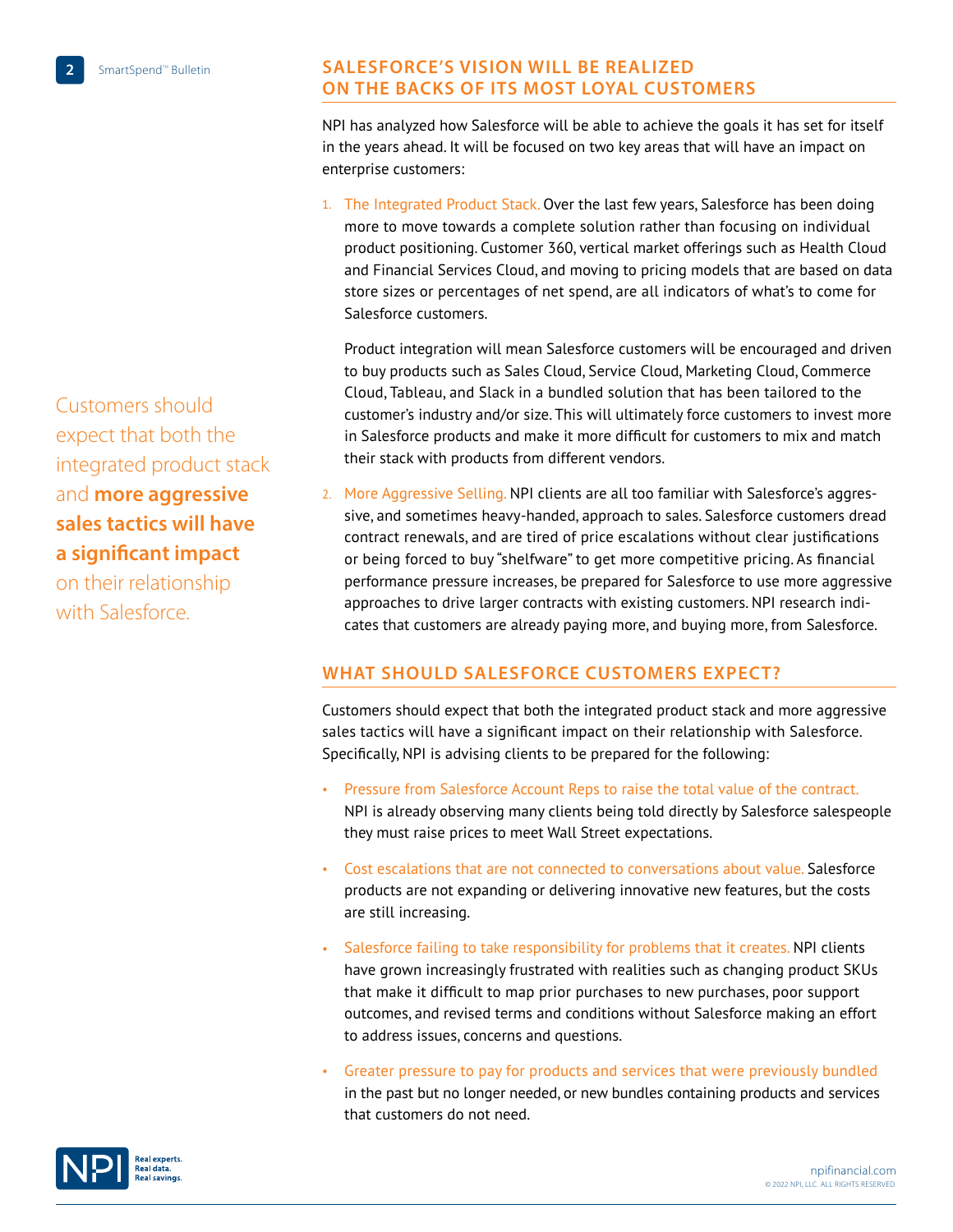NPI's overall guidance is that **rapid growth will change the dynamic** clients can expect from Salesforce in the years ahead.

- Sales and negotiation tactics that will become even more aggressive and heavy-handed. NPI is already observing the following tactics used by Salesforce:
	- Refusing to provide line-item pricing and details with the proposal and during negotiations.
	- ° Delaying the negotiation process and reducing the time customers have to make a decision as renewal dates loom.
	- ° Changing product names or SKUs without clearly detailing how this will impact the customer's implementation.

#### **Six Best Practices to Manage Salesforce's Ambitions and Costs During Your Next Renewal**

The following strategies and approaches have helped clients successfully manage their Salesforce relationship.

- 1. Plan and Start the Renewal Process Early. Begin formal planning six to nine months prior to the contract expiration date. The more time companies have to plan and gain alignment, the better the outcomes will be.
- 2. Collaborate Internally. Salesforce is good at taking advantage of companies that don't have strong, internal partnerships between IT, procurement and the business units using the products (marketing, support, etc.). The best outcomes are achieved by those companies that have regular working groups and tight collaboration across these stakeholder constituencies.
- 3. Maintain Message Discipline. Salesforce's playbook includes establishing relationships with individuals throughout an organization and using them to gather information and leverage. Being clear about who should have regular communication with Salesforce, what messages can and should be shared, along with what pitfalls to avoid, can reduce the amount of intelligence gathered by Salesforce in the lead-up to the negotiation.
- 4. Engage Executives Internally. For better or worse, Salesforce values titles. Having senior leaders and executives actively engaged in the relationship with Salesforce (and following scripted strategies and targeted outcomes) will almost always drive more favorable outcomes.
- 5. Hold Salesforce Accountable. The vast majority of NPI clients have long-standing issues with Salesforce that are pending, open without clear deadlines, or forgotten by Salesforce. Establishing a clear understanding of these issues, and holding Salesforce accountable to resolving them, will produce more favorable outcomes.
- 6. Build Relationships Outside of Sales. Salesforce's sales teams have a strong preference to operate with little to no collaboration with other Salesforce teams. Customers benefit from building relationships with Salesforce's Customer Success (the service and support organization), product teams, and executives. These relationships can greatly enhance a customer's ability to produce the most favorable outcomes when it comes to pricing, responsiveness, and request sfor greater partnership from Salesforce.